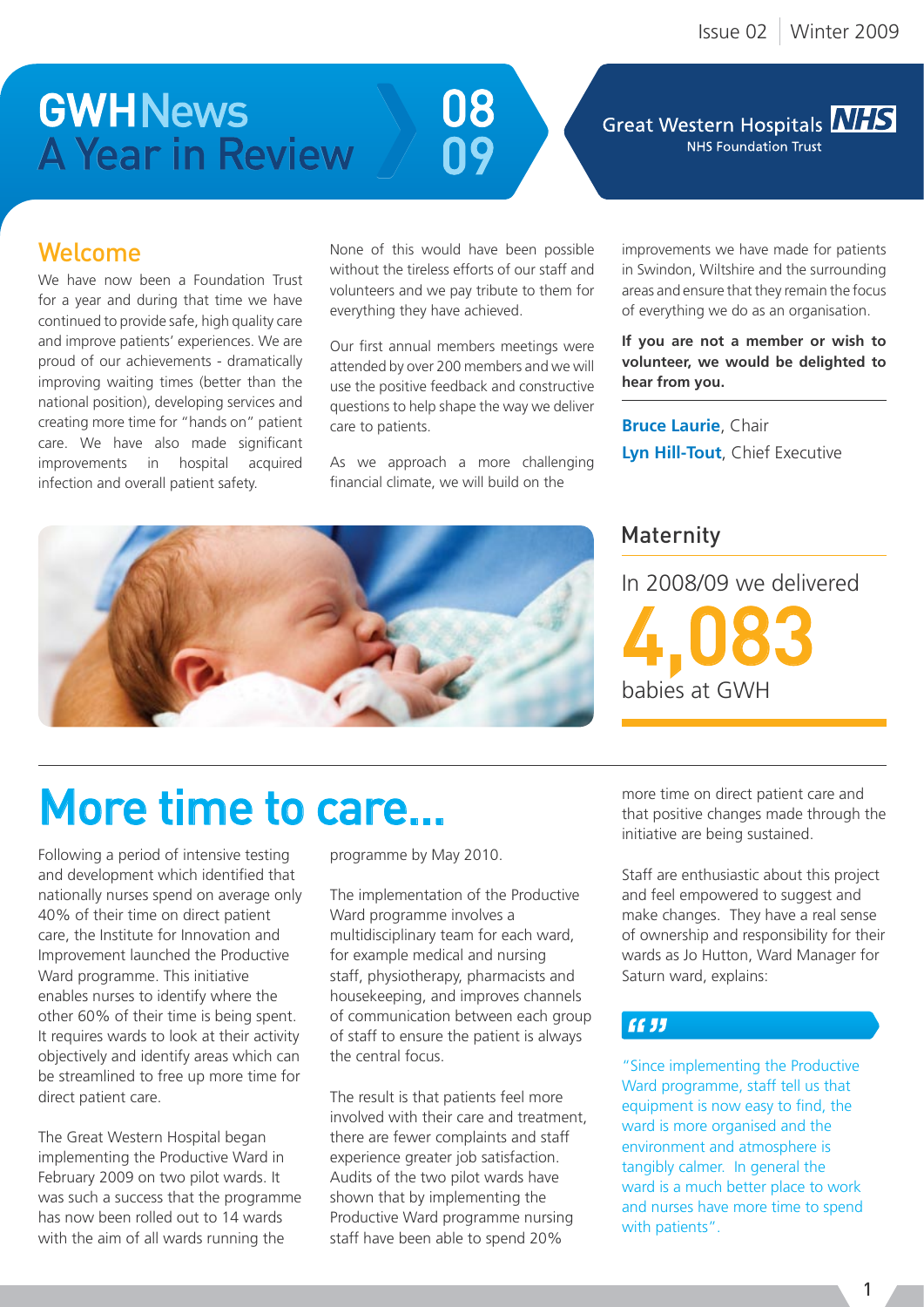# A day in the life of an

Infection Prevention & Control nurse

Lisa Hocking has worked for the Trust since she started her training in 1990. She describes a typical day at the Great Western Hospital in her role as an Infection Prevention & Control Nurse.

8:00AM The first thing I do is to check the lab results to see if any cases of Clostridium difficile (C Difficile) have been confirmed overnight. I will then check my emails, most of which will be about healthcare acquired infections, and respond to as many as possible. I ensure the cleaning supervisors have an emailed list of any side rooms that require enhanced cleaning throughout the Trust. I also liaise with the Emergency Department and the Acute Assessment Unit to ascertain if anyone has been admitted with the swine flu H1N1 virus. If there have been any admissions, this will be followed up.

9:30AM I attend the site management meeting to inform them of any new infections – both in our Trust and within the wider community – so that everyone is aware of the situation in the surrounding hospitals throughout Wiltshire. This prepares us for what we can expect to see coming through our doors at GWH. For example, if there's an outbreak of the winter vomiting virus in the local area, we can't necessarily stop it from entering the hospital but we can help to contain it and stop its spread. We will alert the public by putting up posters in the hospital and in the community, advising them to use hand gels and not to visit patients if they are feeling unwell.

After the meeting, the site manager might ask me to visit a particular area of the hospital if we have encountered an infection trouble spot. Every Wednesday morning, I join the walkabout with the Chief Executive. This is a planned visit to a particular department or ward to check the cleanliness of the building and to deal with any issues at individual ward level.



### 10:00AM

I conduct a ward round to check on any C Difficile and MRSA patients. Every patient who comes in for planned surgery is now screened for MRSA on admission. I check on the individual management of each patient with a healthcare acquired infection, to help ensure they recover as quickly as possible.



12:30PM Before lunch, I am involved in mandatory clinical skills induction training for nurses. I teach them the fundamental infection prevention skills they need in order to continue good practice when working with patients in the wards.

1:30PM I will answer any calls on my pager. Now that we have highly effective screening and hygiene measures in place, my role focuses more on infection prevention rather than on control, but I get the occasional bleep asking for advice - for example, someone wanting to know how best to deal with a case of diarrhoea on their ward.

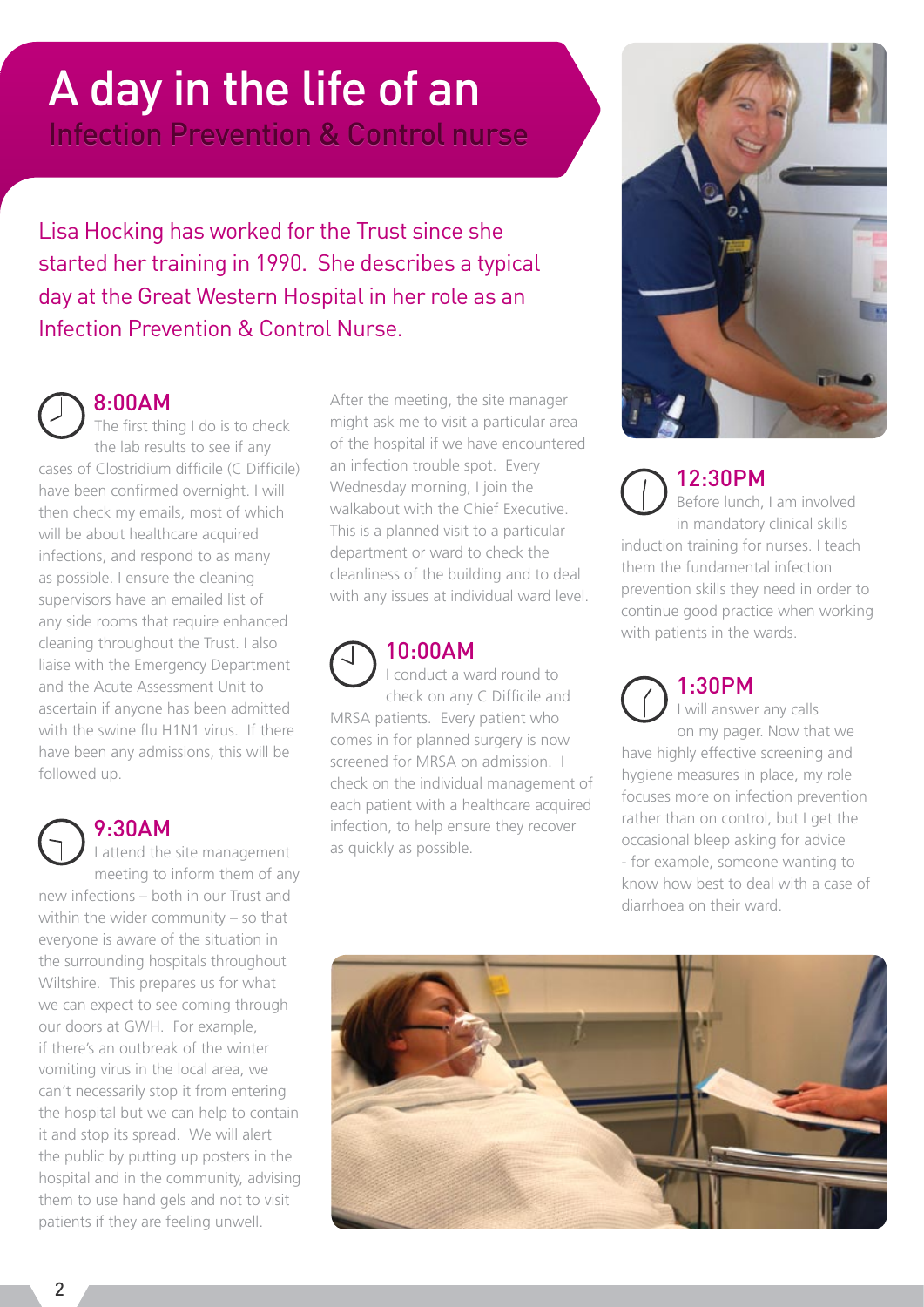#### 2:00PM

The Trust is committed to being more environmentally friendly and is working towards reusable/washable nappies in the maternity unit, so I am invited to attend a meeting with Swindon Borough Council, the maternity services and the laundry service. I need to be satisfied they will meet hygiene standards. For example, that the nappies will be washed at a certain temperature setting and that no bleach will be used. The Wildlife Trust also attends this meeting as they are spearheading the programme to use cloth nappies rather than disposable ones.

Another day, I may meet with an equipment manufacturer to ensure any new piece of equipment they are designing meets strict infection control standards. They ask for our input at an early stage and will modify the design if it's not up to infection prevention standards.

All ward equipment needs to be designed so it's easy to clean – there should be no nooks and crannies or dust traps.

3:00PM I get back to my desk and check my emails again. These can be anything from a request for information, to being asked to check that the infection control aspect of a particular policy or procedure has been properly covered.

### 4:00PM

Just before I leave, I ensure all issues of the day are in hand and plans are in place should there be an infection outbreak, so ward staff know exactly what they have to do. As an Infection Prevention & Control Nurse, every day is different and I get immense satisfaction from the fact that I'm part of the team that's successfully driving down infection rates in the Great Western Hospital.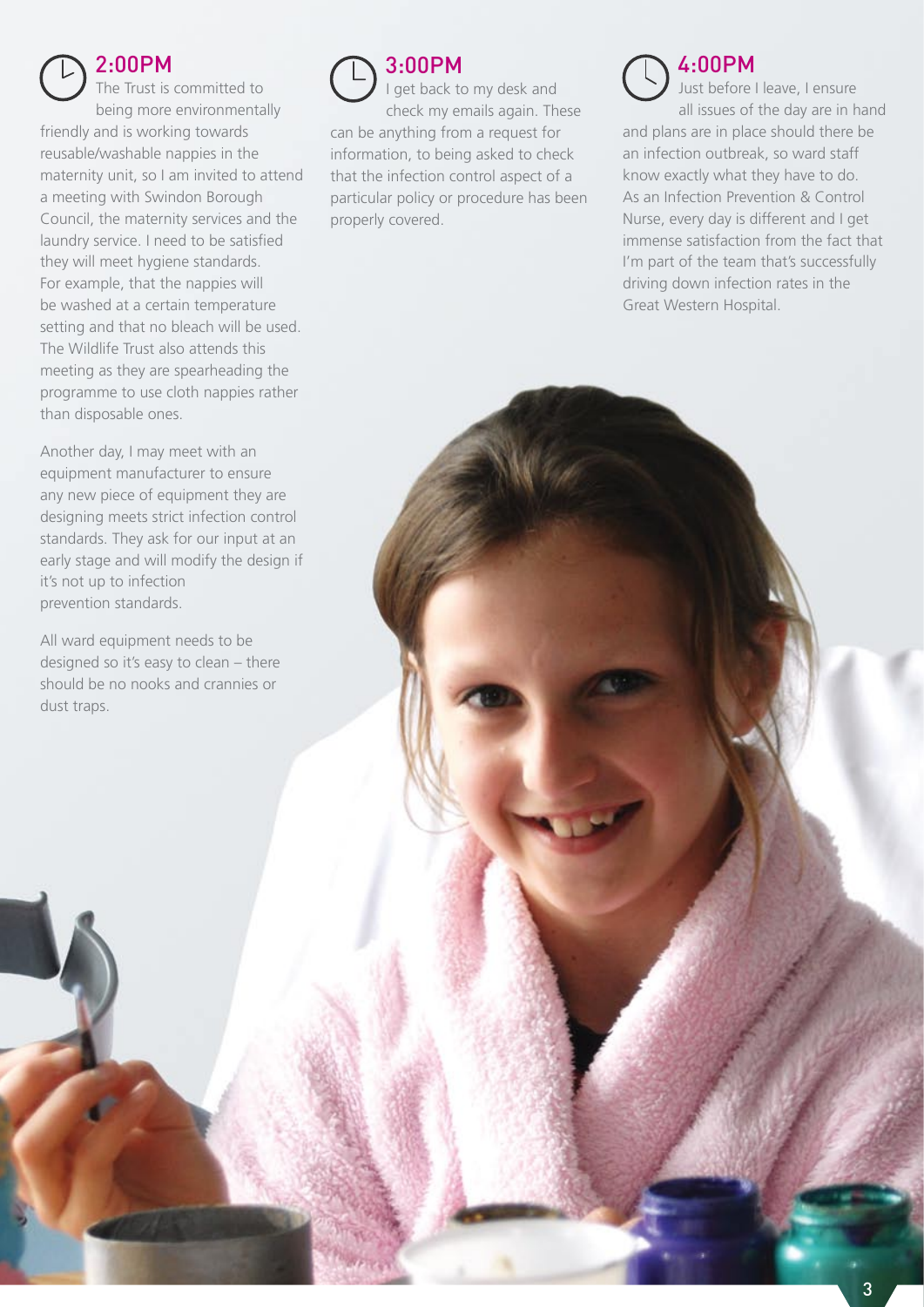## Vital Volunteers

The Great Western Hospital is extremely fortunate to have a large team of committed and enthusiastic volunteers. Every single one provides a valuable service to our patients and gives tremendous support to our staff.

Collectively, our volunteers possess a vast range of skills, knowledge and experience which assist our staff in providing high-quality healthcare. They also help to make a patient's experience a less daunting one, at what can sometimes be a difficult time.

For many, volunteering after leaving school is an opportunity to experience a hospital environment before starting work or going to university. For others, it's a step on the ladder to fulfilling their ambition of working full-time within the NHS. For retired people, it's a great way of keeping active and interacting with new people. In fact, our volunteers range in age from 17 to 86, and many have been with us for years. Some have given us 25 years or more of sterling voluntary service.

There are 39 placement areas around the hospital that a volunteer can choose to work in, from the outpatients' clinic to physiotherapy, from rheumatology to any of the wards. Each volunteer plays three key roles: befriending patients, assisting patients at mealtimes, and helping nursing staff by undertaking such tasks as refilling hand gel dispensers and making beds. They work a minimum of three hours a week for a period of at least six months.

#### **Carol Orrow, Volunteer Services Manager, said:**

#### 66 33

"I look after the 171 Hospital Volunteers but GWH also has a large body of volunteers who work for the WRVS, British Red Cross and Hospital Radio. Volunteering, in whatever capacity, provides much-needed additional support and friendship. All our volunteers form an essential part of the hospital team and each one of us here at GWH greatly appreciates and values their hard work."

### Volunteers

On average, we receive 29 enquiries a month about becoming a volunteer

The total number of Volunteers at GWH, as at 31st August 2009 was

294 as follows:

| Hospital volunteers         | 171 |
|-----------------------------|-----|
| WRVS shop volunteers        | 54  |
| <b>WRVS</b> escorts         | 29  |
| <b>Red Cross volunteers</b> | 15  |
| Hospital radio volunteers   | 25  |

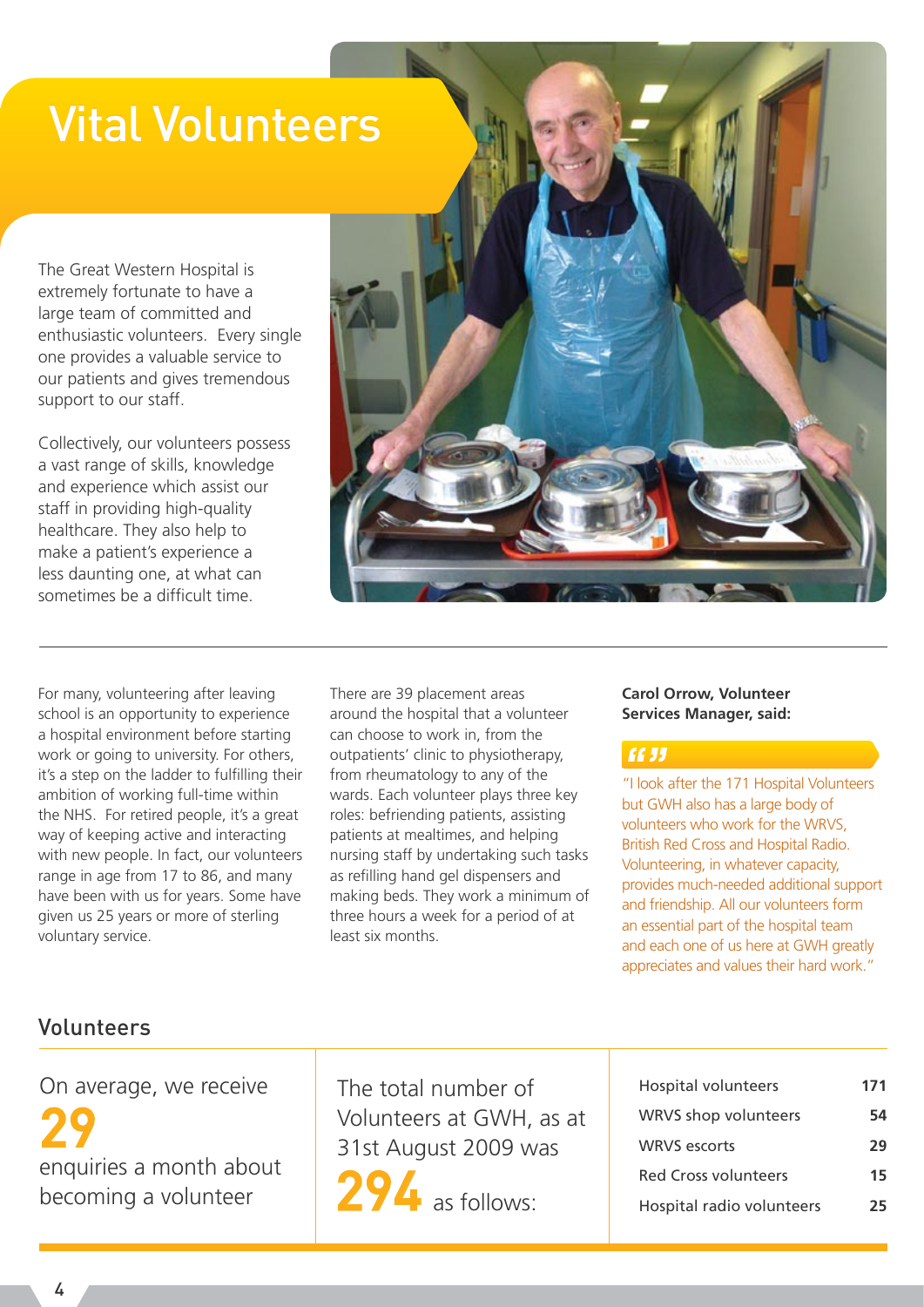## on the User Involvement Group **Spotlight**

The Cancer User Involvement Group at the Great Western Hospital gives significant support to our Cancer Management Team to help improve the way local cancer services are delivered. It also works jointly with local cancer support groups, ensuring the patient's voice is heard throughout the entire system.

The Group has been working alongside the Cancer Team since 2001. Lorraine Hayward, User Involvement Lead for Cancer Services, talks about the work of the Group.



#### **What is the main role of the User Involvement Group?**

"To look strategically at the way cancer services are currently delivered and to shape future services. Our purpose is to ensure services are delivered appropriately, meet national standards, adhere to cancer waiting times, enhance the patient experience and promote local community involvement. Where service changes are proposed, the Group listens to and acts upon patients' views, to ensure everyone has their say."

#### **How else does the User Involvement Group make a difference?**

"The Group secured initial funding for a Cancer Information Point at the Great Western Hospital. Anyone who attends the hospital now has open access to a whole range of useful information on every aspect of living with cancer. The Cancer Information Point is staffed entirely by volunteers who hand out booklets and leaflets, and who are available to answer any questions a patient, family member, or carer may have. All volunteers are supported by our Clinical Nurse Specialist Team."

"Whether someone is looking to join a local support group or needs access to further resources locally and nationally, they'll find all the information they need here. And, I'm delighted to say that in 2006 the volunteers who staff the Cancer Information Point won a Special Achievement Award from Pride of Swindon for the vital contribution they make in delivering patient information."

#### **Who are the members of the User Involvement Group?**

"Members include cancer patients, carers, and health care professionals from across the locality, representatives from

local cancer support groups, Prospect Hospice members, the Lead Cancer Nurse and Cancer Manager, Macmillan and other local partners. Essentially, it's open to anyone who wants to be involved strategically in working together for service improvement and delivery of cancer services for our local population."

#### **What is the Group's remit?**

"This is a patient-driven group, so the remit is to provide a patient's view on everything we do. The scope of work we're involved in is very wide ranging, looking at all kinds of issues, from dignity in care, to GP referral routes, to NICE guidance, patient pathways, new technologies, national cancer programmes and, more recently, radiotherapy and survivorship programmes. Members have jointly completed Peer Review Programmes, reviewing service delivery alongside clinical members."

#### **How do you work with local cancer support groups?**

"Part of my role is to connect to the local support groups such as abc (Affected by Cancer Support Group), HUG (Haematology United Group), and Swindon Breast Cancer Support Group. I make sure each group has direct representation at User Involvement level so that their voices are heard. That means, regardless of what we're trying to develop, change or introduce, the patient's voice will always be represented, helping to drive forward any change or improvement in service. Before we put anything new into practice, we communicate our plans to all the members of the various groups to get a patient's view and a carer's view of what we're trying to achieve."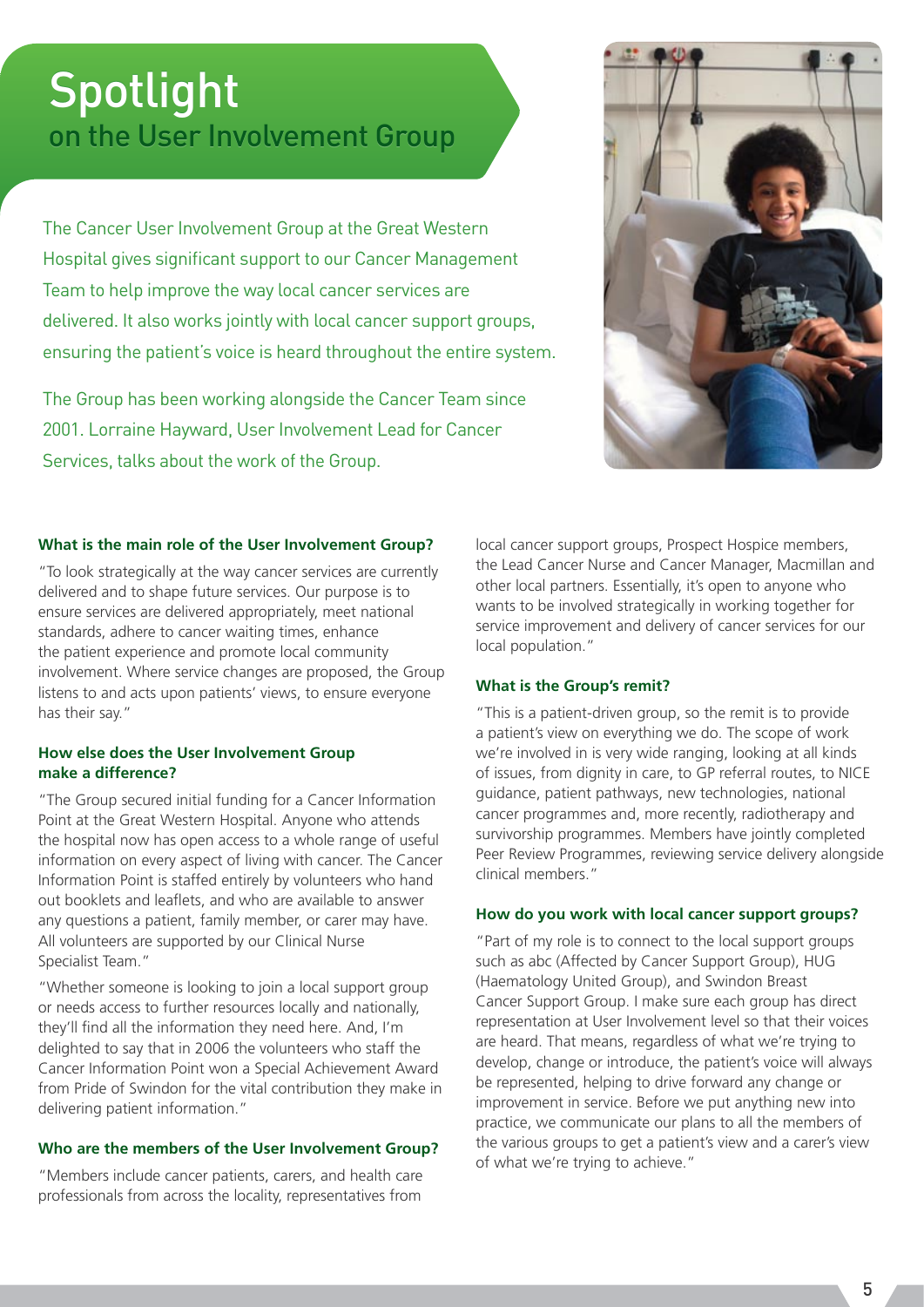## Our achievements



- Achieved the highest level of care standards (NHSLA 3) for our maternity services
- Repatriated maxillofacial and spinal surgery to provide care locally
- Increased one stop clinics for patients
- Extended ICU outreach at weekends to support junior doctors, ward nurses and reduce clinical risk
- Developed a rapid recovery programme for knee and hip replacements to improve patient experience and reduce length of stay
- Developed 13 condition based clinics for high risk pregnancies
- Reduced the number of healthcare acquired infections to below the trajectory set by the Department of Health
- Gained Clinical Pathology Accreditation reassuring users of the service both in the Trust and community of our high quality service.

### **Operations**

In 2008/09 we performed

planned operations and 17,878

2,497

emergency operations

## Get Involved

If you're aged over 12 and a resident of Swindon, Wiltshire, West Berkshire, Gloucestershire or Oxfordshire you can become a member of Great Western Hospitals NHS Foundation Trust.

To find out more about becoming a member or to obtain a membership registration form or to change any existing member details we hold for you, please contact Karen Smith, Membership Officer at:

#### Tel: 01793 604185 E-mail: foundation.trust@gwh.nhs.uk

You can also register to become a member online at http://members.gwh.nhs.uk

### **Outpatients**

In 2008/09 we saw

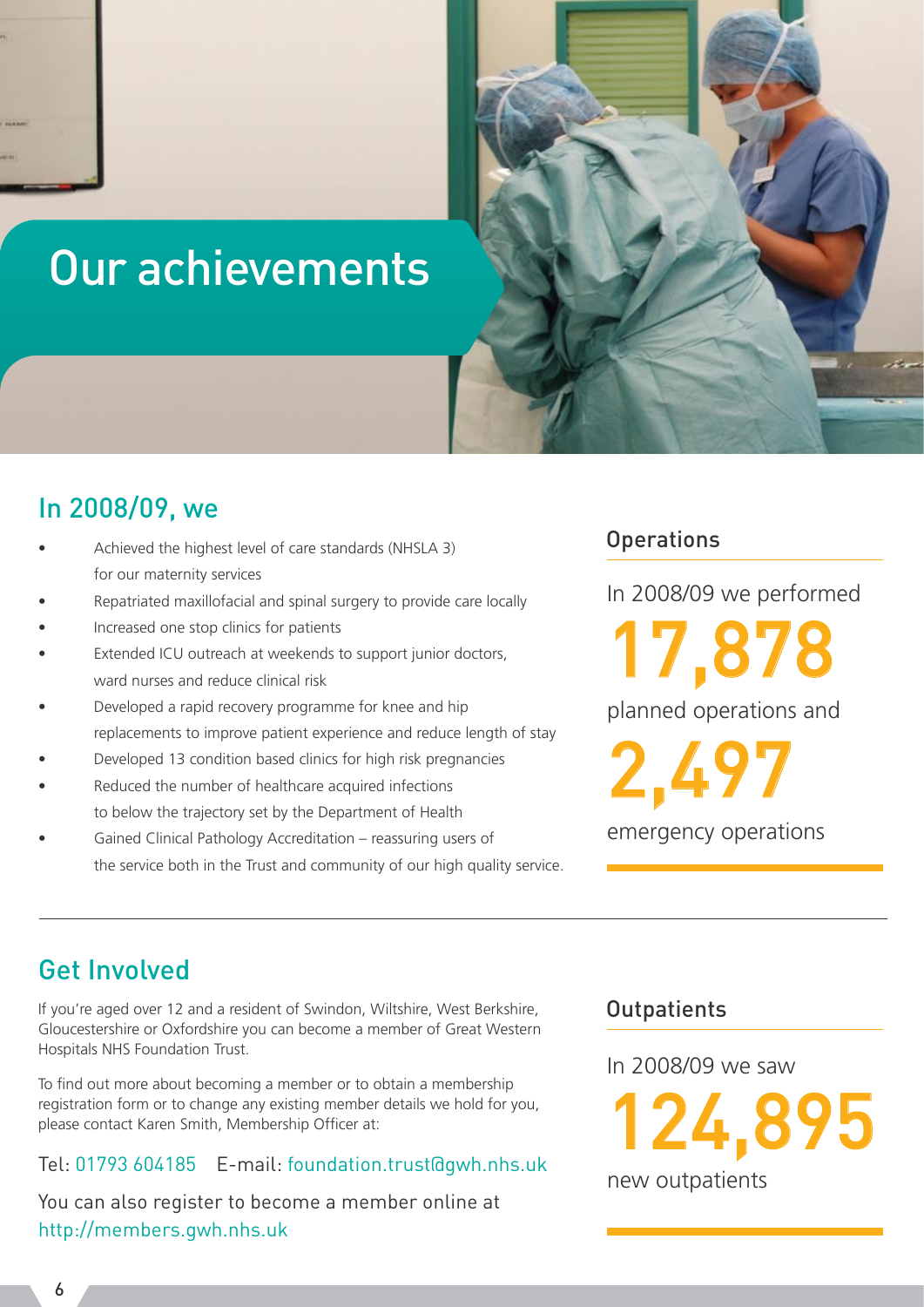

## **Diagnostics**

In 2008/09 we performed

## 8,310 MRI scans

In 2008/09 we analysed

1,552,250 blood tests

## Length of stay

On average a patient stays with us for

## 3.2 days

if they have had an elective (planned) admission and

4.5 days

if they are an emergency admission

## Emergency Department

In 2008/09 62,628 people attended Great Western Hospital's Emergency Department and

98.26%

were seen and treated within four hours